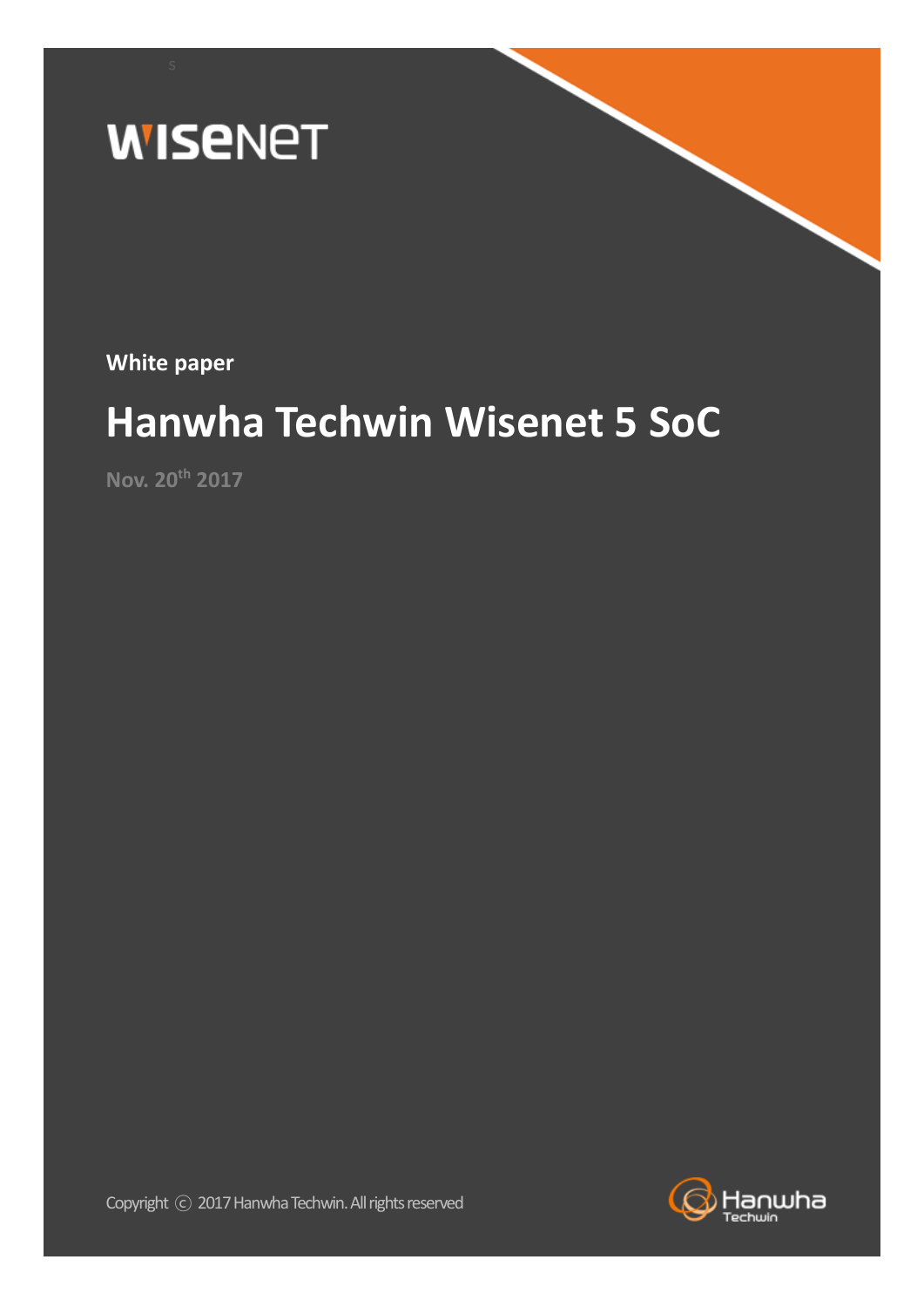# Contents

# **1. Overview and Background**

# **2. Hanwha Techwin's SoC Dev. History**

# **3. Hanwha Techwin Wisenet 5 SoC**

- 3. 1. Wisenet 5 Key Features
- **4. Conclusion**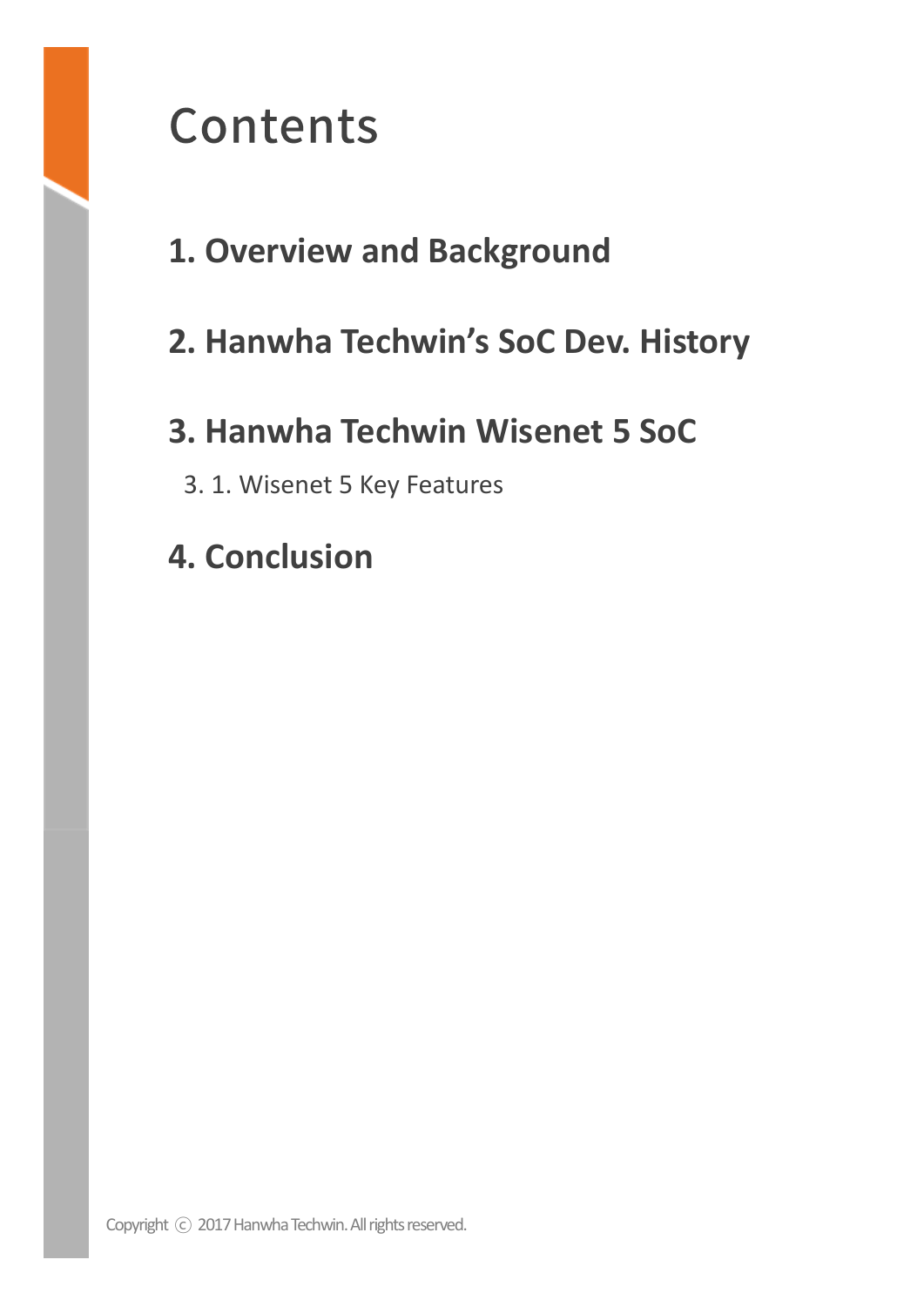#### **1. Overview and Background**

SoC(System on Chip) is a system consist of integrated circuit or components on a single semiconductor. In the past, computing systems for a specific arithmetic operation or data processing was composed in a box type form such as desktop PC currently we use. After development of technology, computing system in a small board type came up, and now SoC which is able to process multiple operation is in wide use. Generally, SoC has advantages for device size down and low power consumption.

It is started to use SoC widely in video surveillance field as network surveillance camera became more common. It requires very high-level processor design, qualification technology and resources to develop a SoC. Due to this reason, many of video surveillance manufactures use SoCs for image processing from semiconductor companies.

However, Hanwha Techwin develops own SoC based on ISP(Image signal processor) design know-how and technology. The first SoC was Wisenet S which developed in 2011 for entry network camera. Hanwha Techwin's the lastest network camera, Wisenet X series use Wisenet 5 SoC developed in 2016.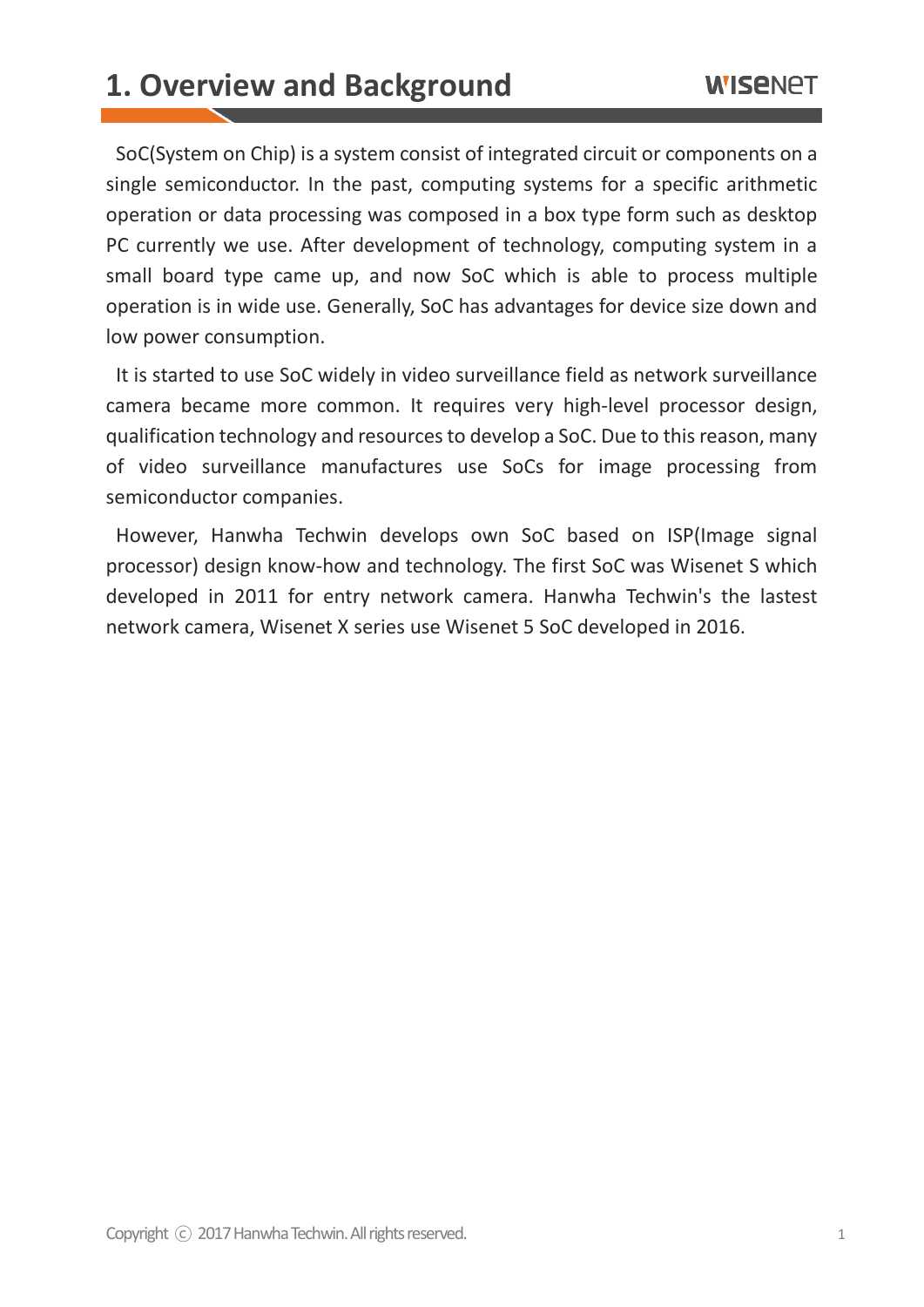### **2. Hanwha Techwin's SoC Dev. History**

Hanwha Techwin developed own ISP W3 in 2004 and W5, A1, SV5 ISP in 2009 for analog camera which was mainstream of video surveillance market in those days. In 2010, Wisenet 1 and Wisenet 2 network camera ISP is developed as network video surveillance market is growing.

Hanwha Techwin developed own ISP W3 in 2004 and W5, A1, SV5 ISP in 2009 for analog camera which was mainstream of video surveillance market in those days. In 2010, Wisenet 1 and Wisenet 2 network camera ISP is developed as network video surveillance market is growing. Wisenet S is the first SoC that Hanwha Techwin developed in 2011 for entry line-up and the second is Wisenet 3 which supports improved resolution, H.264 codec and built-in defog function.

The latest SoC, Wisenet 5 is developed in 2016 based on know-how and experience accumulated since Hanwha Techwin started video surveillance business in 1991. Wisenet 5 supports intelligence analytics, bandwidth reduction technology WiseStream II, H.265 codec and others.



Figure 1. Hanwha Techwin's ISP and SoC development history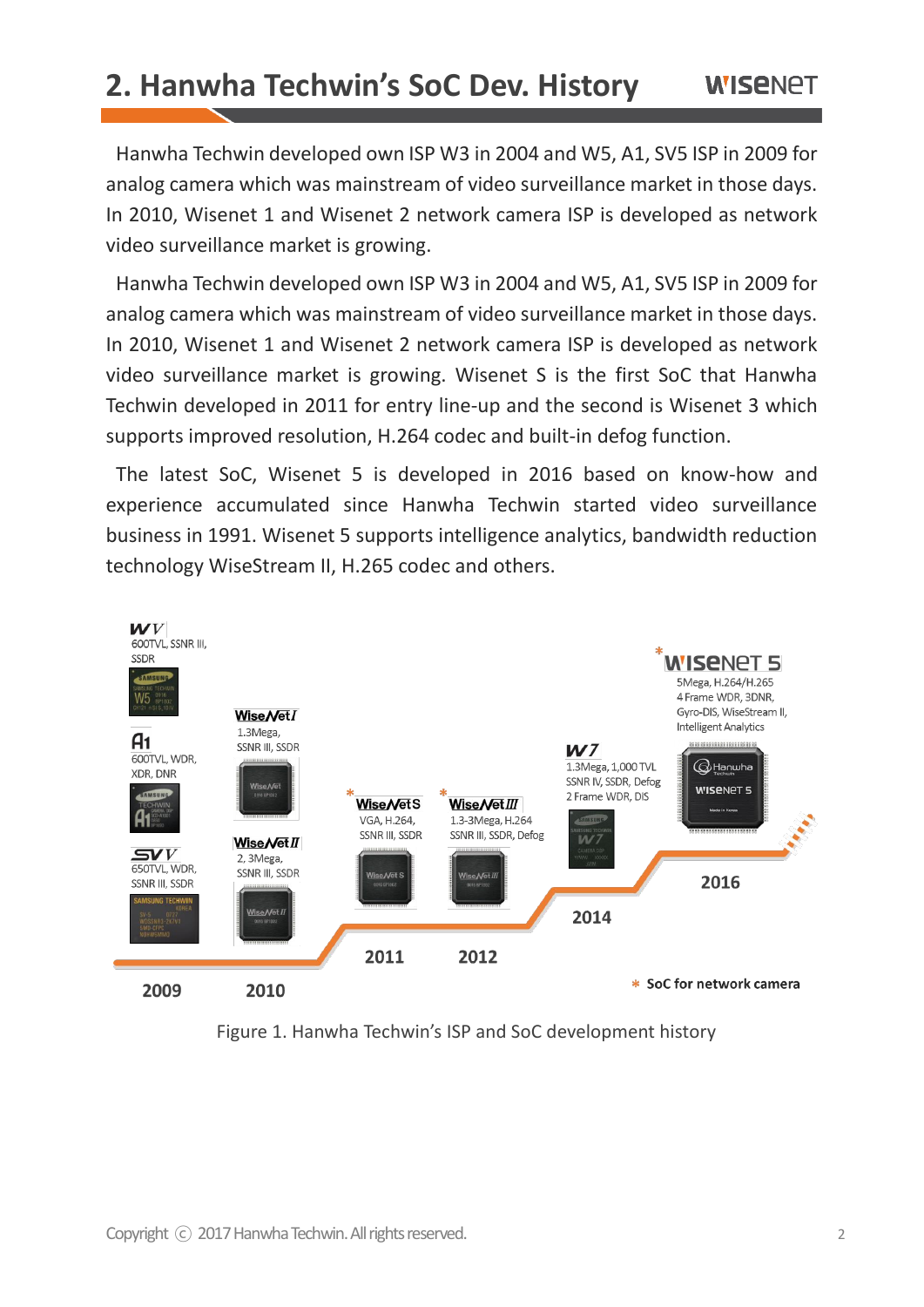### **3. Hanwha Techwin Wisenet 5 SoC**

Needs of advanced feature is also growing as network video surveillance market is growing with network environment. Wisenet 5 SoC is developed to meet the needs from market and customers under any environments

Wisenet 5 SoC is improved markedly compare to previous Wisenet 3 in design, WDR, intelligence analytics and many others.

|                             | <b>Wisenet 3</b>    | <b>Wisenet 5</b>                             |
|-----------------------------|---------------------|----------------------------------------------|
| CPU Type                    | Single core         | Dual core                                    |
| Process Technology          | 45 <sub>nm</sub>    | 28nm                                         |
| <b>Memory Clock</b>         | 667MHz              | 800MHz                                       |
| Max Res. and fps            | 2M@60fps / 3M@30fps | *2M@120fps / 5M@30fps                        |
| Codec                       | H.264/MJPEG         | H.265/H.264/MJPEG                            |
| <b>WDR</b>                  | 102dB 2 frame type  | 150dB 4 frame type                           |
| <b>Noise Reduction</b>      | <b>2D+3D NR</b>     | 2D+3D Adaptive NR                            |
| Image stabilization         | <b>Normal DIS</b>   | Gyro sensor DIS                              |
| <b>Bandwidth Reduction</b>  |                     | WiseStream II                                |
| <b>Intelligence Statics</b> |                     | Heatmap/People counting/<br>Queue management |
| <b>Audio Analysis</b>       |                     | Explosion, Broken glass,<br>Gun shot, Scream |
| De-warping                  |                     | Supported                                    |

\* Actual available fps may different according to product or usage condition.

Figure 2. Hanwha Techwin SoC Wisenet 3 and Wisenet 5 comparison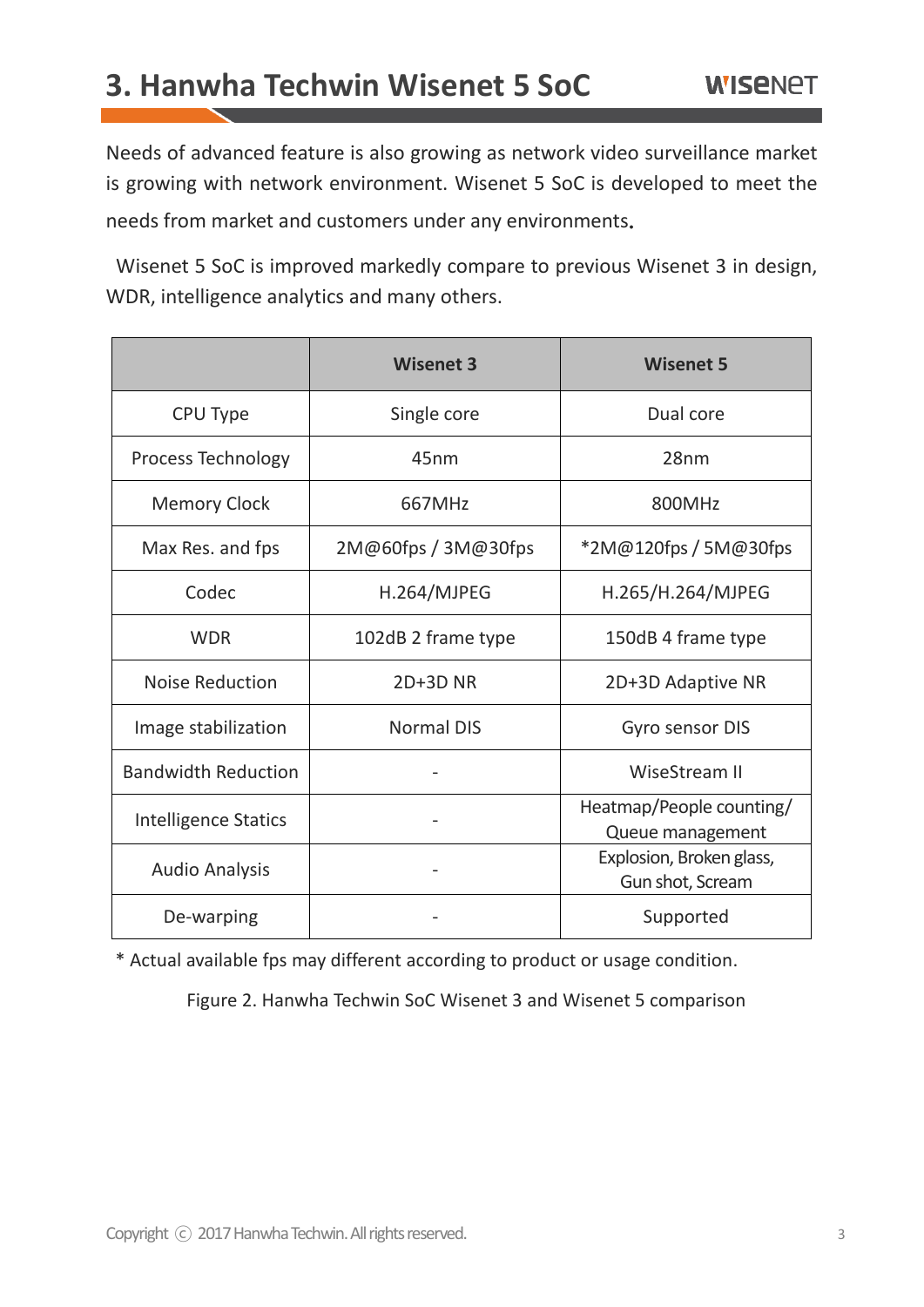### **3. Hanwha Techwin Wisenet 5 SoC**

#### **WISENET**

#### **3.1. Wisenet 5 Key Features**

Wisenet 5 provides advanced features as follows;

- 150dB WDR : 4 frame type based on advanced image processing performance
- $\cdot$  Improved noise reduction with minimized motion blur
- WiseStream II : video compression which synced to image processing
- Gyro sensor integrated DIS(Digital Image Stabilization)
- . Intelligence statics features : Heatmap, People counting
- Audio analytics : Scream, gun shot, explosion and glass breaking sound

 Please visit [Hanwha Techwin website](https://www.hanwha-security.com/support/gnrl/list.do?menuCd=MN000230) and check white papers of above features for details.



Figure 3. WDR comparison between Hanwha previous model(left) and Wisenet 5(right)



Figure 4. Wisenet 5 noise reduction off(left) and on(right)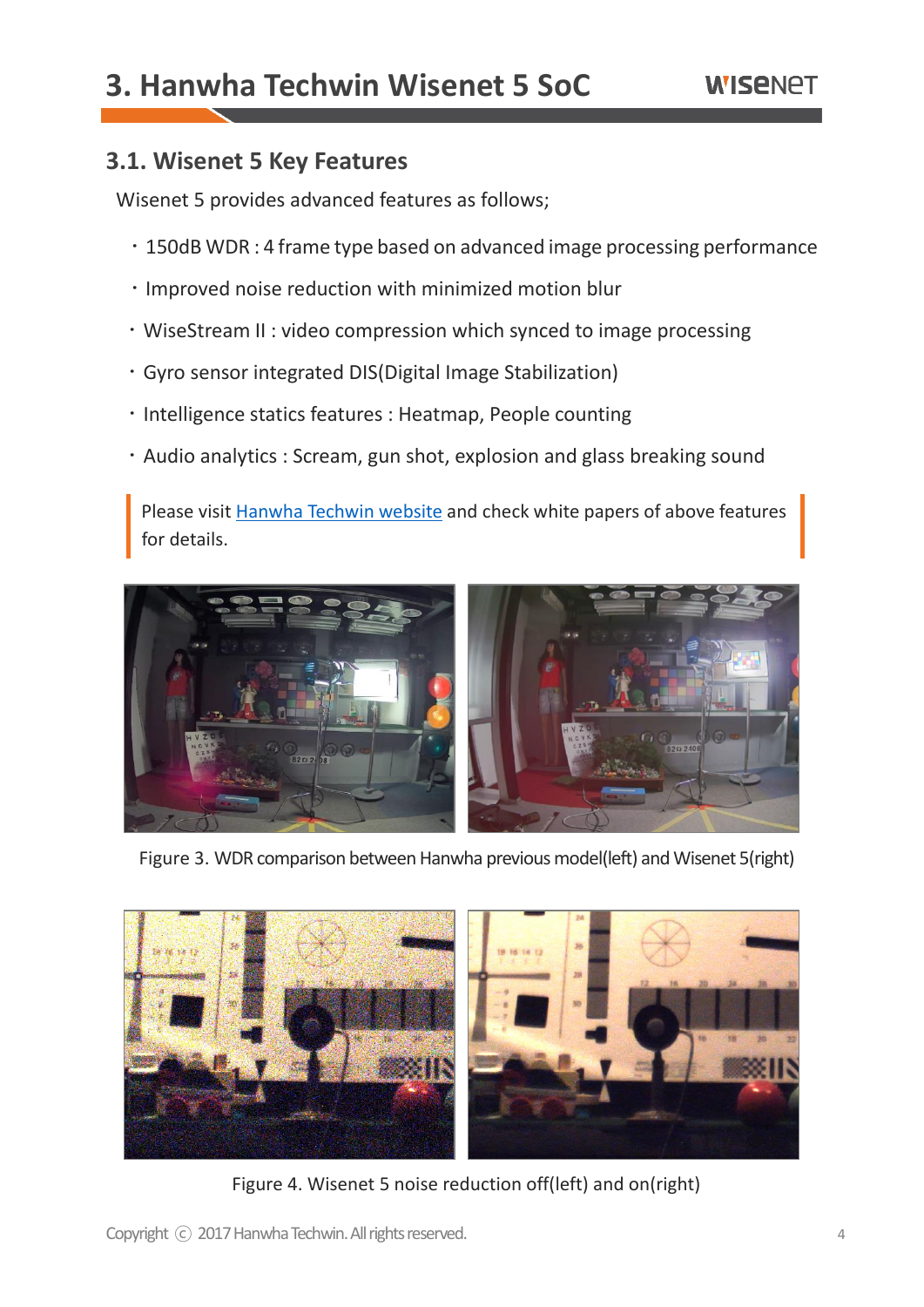## **4. Conclusion**

Wisenet 5 is the optimized SoC for Wisenet X series camera which is main network camera of Hanwha Techwin. It has marked improvements on not only resolution but also intelligent features.

Hanwha Techwin is making a lot of effort to develop reliable and outstanding products and the effort starts first at original SoC development.



Figure 5. Wisenet 5 SoC structure and key features